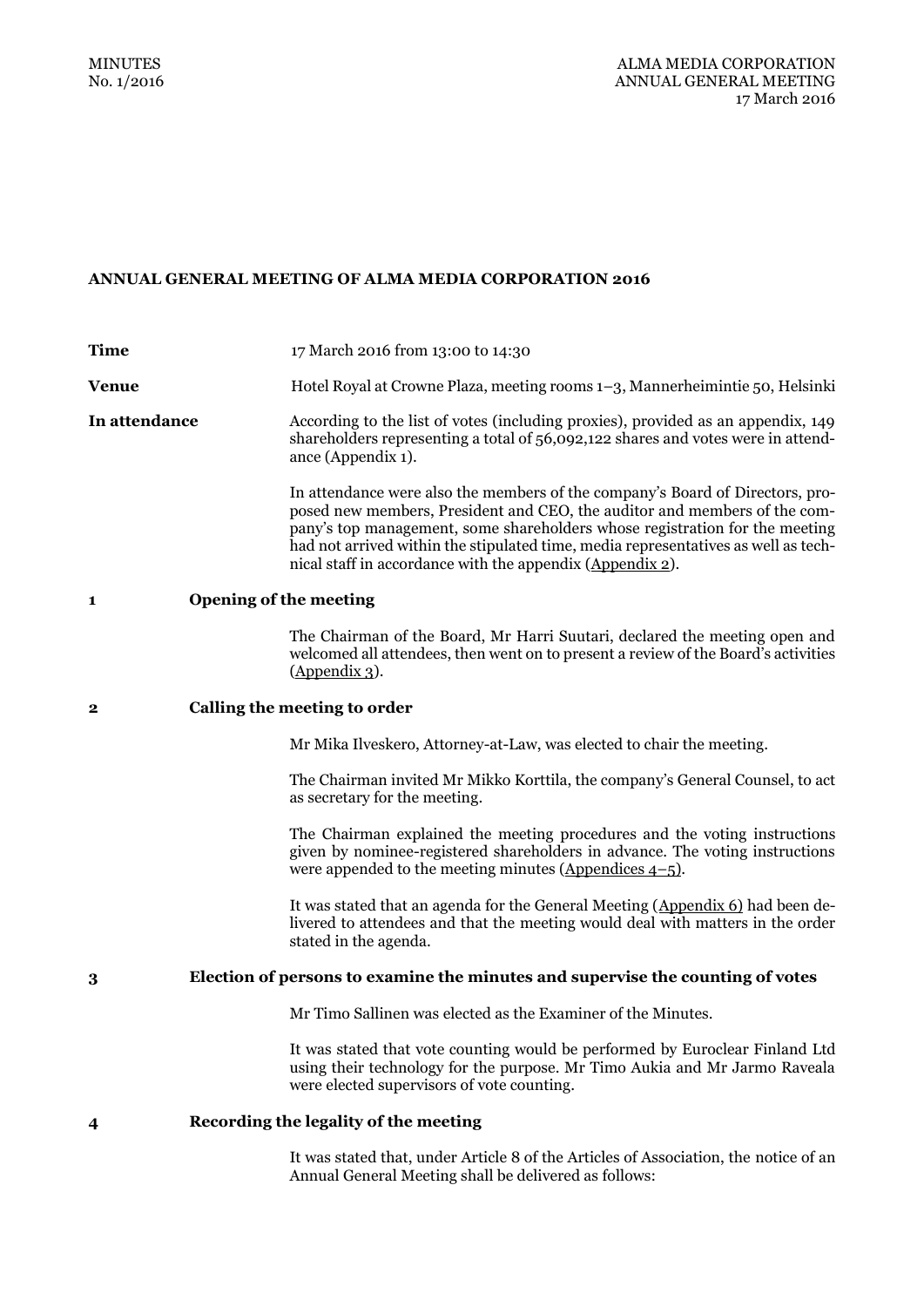"*General meetings shall be announced in at least three newspapers published by the company or its subsidiary or else in writing to shareholders by registered letter no earlier than three (3) months and no later than three (3) weeks prior to the meeting date. The invitation to the General Meeting shall, however, be delivered no later than nine (9) days before the record date for the meeting.*"

It was stated that, under the Limited Liability Companies Act and Article 8 of the Articles of Association, the notice should have been published no earlier than 17 December 2015 and no later than 24 February 2016.

It was stated that in accordance with a decision by the Board of Directors, the notice of the Annual General Meeting had been published in the newspapers Kauppalehti, Aamulehti and Iltalehti on 18 February 2016 (Appendices 7–9). In addition, the meeting was notified by a Stock Exchange Release on 12 February 2016, from which date the notice had also been available on the company's website.

Proposals by the Shareholders' Nomination Committee for the composition and remuneration of the Board of Directors were published on a stock exchange release, published on 22 January 2016, from which date they have been available for review on the company's website. The decisions proposed by Board of Directors have been available for review on the company's website from 12 February 2016, and the financial statements, report by the Board of Directors and Auditors' report from 25 February 2016, indicating that the documents had been presented and made available no later than three weeks before the General Meeting as required by the Limited Liability Companies Act.

It was stated that the meeting had been convened in accordance with the Limited Liability Companies Act and the Articles of Association.

The meeting was declared legal.

### **5 Recording the attendance at the meeting and adoption of the list of votes**

The list of attendees and the list of votes were presented at the commencement of the meeting, stating that 149 shareholders were present either in person or by proxy. It was recorded that at the commencement of the meeting, 58,092,122 shares and votes were present, representing approximately 70.5% of all shares and votes.

The list of attendees and votes at the commencement of the meeting were incorporated as an appendix to the minutes (Appendix 1). It was stated that the list of votes would be confirmed to correspond to the attendance if any voting were undertaken.

It was stated that the list of shareholders was available at the General Meeting.

### **6 Presentation of the financial statements, the report by the Board of Directors and the Auditors' report for 2015**

It was stated that the financial statements, report by the Board of Directors and Auditors' report for 2015 had been available for review on the company website from 25 February 2016.

The President and CEO of the company, Mr Kai Telanne, presented the CEO's review (Appendix 10) as well as the financial statements and the report by the Board of Directors (Appendix 11).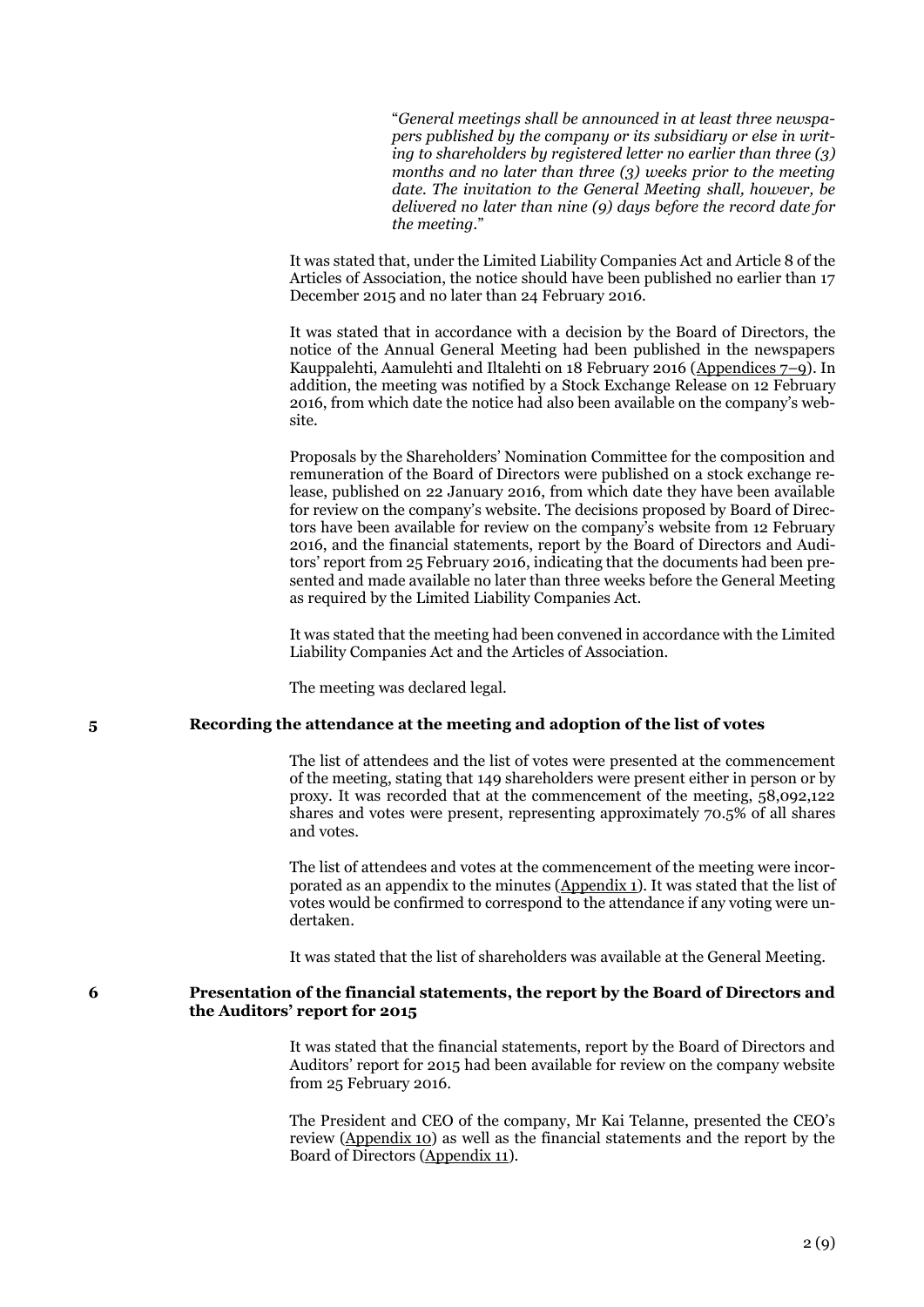The secretary of the meeting read out the opinion section of the Auditors' Report (Appendix 12).

The financial statements, report by the Board of Directors and the Auditors' report were taken as read.

#### **7 Adoption of the Financial Statements**

The financial statements for the financial year 2015 were adopted.

### **8 Resolution on the use of the profit shown on the balance sheet and the payment of dividend**

It was stated that the Board of Directors had proposed that no dividend be paid for the financial year 2015. The company has no retained earnings.

The decision was made that no dividend be paid for the financial year 2015, as proposed by the Board of Directors.

### **9 Resolution on the use of the invested non-restricted equity fund**

It was stated that the Board of Directors had proposed that the General Meeting decide to apply EUR 70,092,000 from the invested non-restricted equity fund, as presented on the company's balance sheet of 31 December 2015, to cover losses. The covering of losses will improve the preconditions for the distribution of profit in future financial periods.

The decision was made to use EUR 70,092,000 from the invested non-restricted equity fund, as presented on the company's balance sheet of 31 December 2015, to cover losses as proposed by the Board of Directors.

#### **10 Resolution on the repayment of capital**

It was stated that the Board of Directors had proposed that the General Meeting decide to distribute EUR 0.12 per share as capital repayment from the invested non-restricted equity fund. At the moment of the publication of the notice to the Annual General Meeting, the company has 82,383,182 shares, translating into a repayment amount of EUR 9,885,981,84. Capital repayments are paid to shareholders who are registered in Alma Media Corporation's shareholder register, maintained by Euroclear Finland Ltd, on the record date, 21 March 2016. The Board of Directors proposes that capital repayments be paid on 30 March 2015.

The decision was taken to distribute EUR 0.12 per share as capital repayments from the invested non-restricted equity fund as proposed by the Board of Directors. Capital repayments are paid to shareholders who are registered in Alma Media Corporation's shareholder register, maintained by Euroclear Finland Ltd, on the record date of the payment, 25 March 2016. The payment shall be effected on 30 March 2015.

### **11 Resolution on the discharge of the members of the Board of Directors and the President and CEO from liability**

It was stated that the resolution on the discharge from liability for the financial period 2015 concerns the following persons:

- Mr Harri Suutari, Chairman of the Board,
- Mr Petri Niemisvirta, Deputy Chairman of the Board,
- Mr Niklas Herlin, member of the Board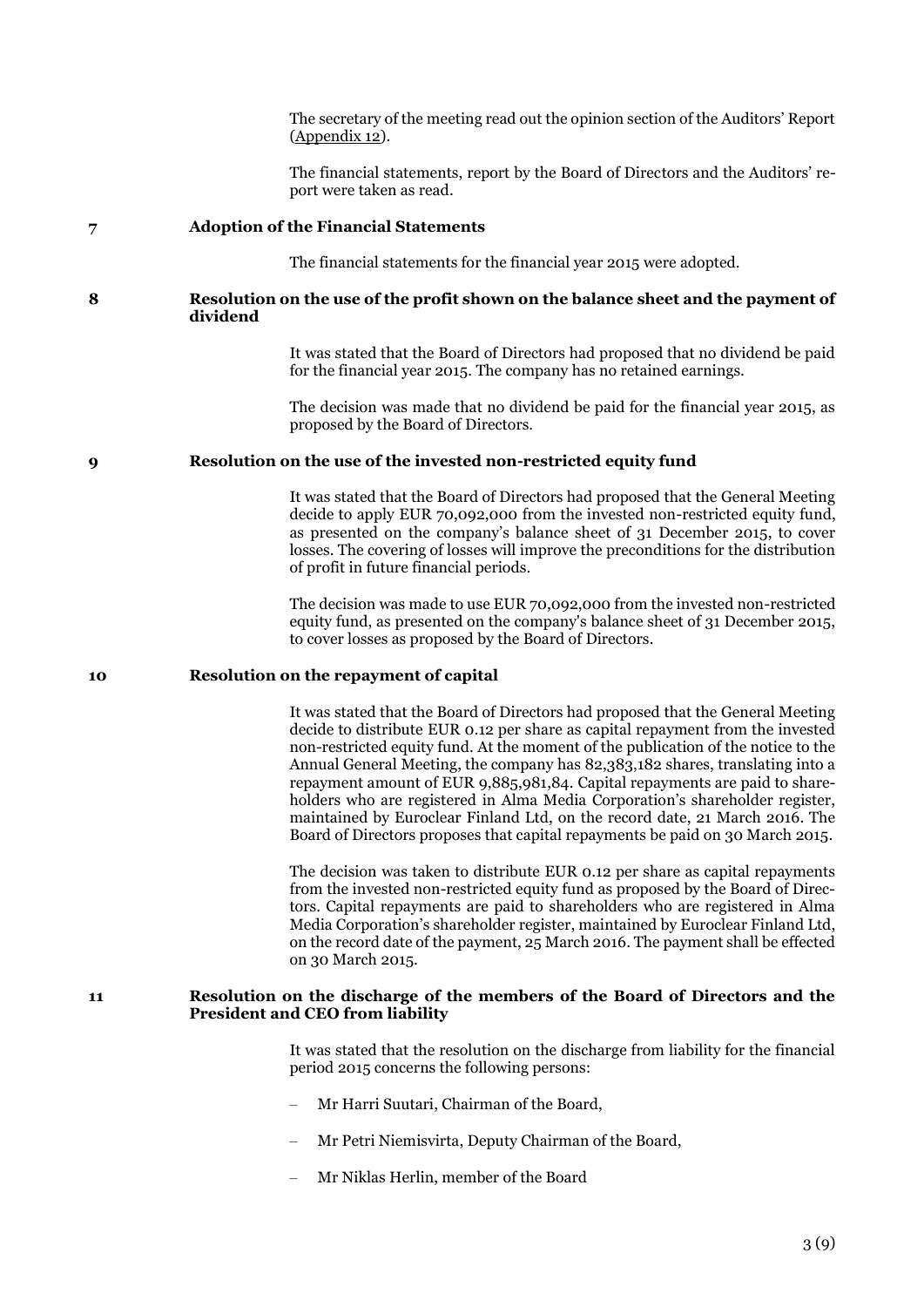- Mr Perttu Rinta, member of the Board,
- Mr Erkki Solja, member of the Board
- Ms Catharina Stackelberg-Hammarén, member of the Board,
- Mr Esa Lager, member of the Board
- Mr Kai Telanne, President and CEO.

The decision was made to discharge the members of the Board and the President and CEO from liability for the financial period 2015.

### **12 Resolution on the remuneration and travel allowances of the members of the Board of Directors**

The Chairman of the Nomination Committee, Mr Timo Aukia, presented the proposal of the Nomination Committee, published on 22 January 2016, for the remuneration, number and election of the Members of the Board.

It was stated that the Shareholders' Nomination Committee had proposed that remuneration for the Board of Directors be increased, with the Chairman of the Board being paid EUR 40,000, the Deputy Chairman EUR 32,000, and Board members EUR 27,000 a year. Additionally, the Chairmen of the Board and Committees would be paid a fee of EUR 1,000, Deputy Chairmen a fee of EUR 700, and members a fee of EUR 500 for those Board and Committee meetings that they attend. It had been proposed that Board members' travel expenses be compensated in accordance with company travel regulations.

It was stated that Shareholders' Nomination Committee further proposed that the members of the Board shall, as decided by the Annual General Meeting, acquire a number of Alma Media Corporation shares corresponding to approximately 40% of the full amount of the annual remuneration for Board members, taking into account tax deduction at source, at the trading price on the regulated market arranged by the Helsinki Stock Exchange. Members of the Board are obligated to arrange the acquisition of the shares within two weeks of the release of the first quarter 2016 interim report or, if this is not possible because of insider trading regulations, at the earliest possible time thereafter. If it is not possible to acquire the shares by the end of 2016 for a reason such as pending insider transactions, the annual remuneration shall be paid in cash. Shares acquired in this way may not be transferred until the recipient's membership on the Board has expired. The company is liable to pay any asset transfer taxes which may arise from the acquisition of shares.

Shareholder Mr Jukka Sulanto opposed to the proposal by the Shareholders' Nomination Committee, proposing himself that that remuneration for the Board of Directors be increased, with the Chairman of the Board being paid EUR 37,000, the Deputy Chairman EUR 30,000, and Board members EUR 25,000 a year. However, shareholder Mr Sulanto did not demand a vote to be taken.

The decision was taken to confirm the annual remunerations and attendance fees of the members of the Board of Directors as well as the principles of compensating for their travel expenses, as proposed by the Shareholders' Nomination and Compensation Committee.

#### **13 Resolution on the number of members of the Board of Directors**

It was stated that, under Article 4 of the Articles of Association, a Board of Directors shall be responsible for the management of the company and the appropriate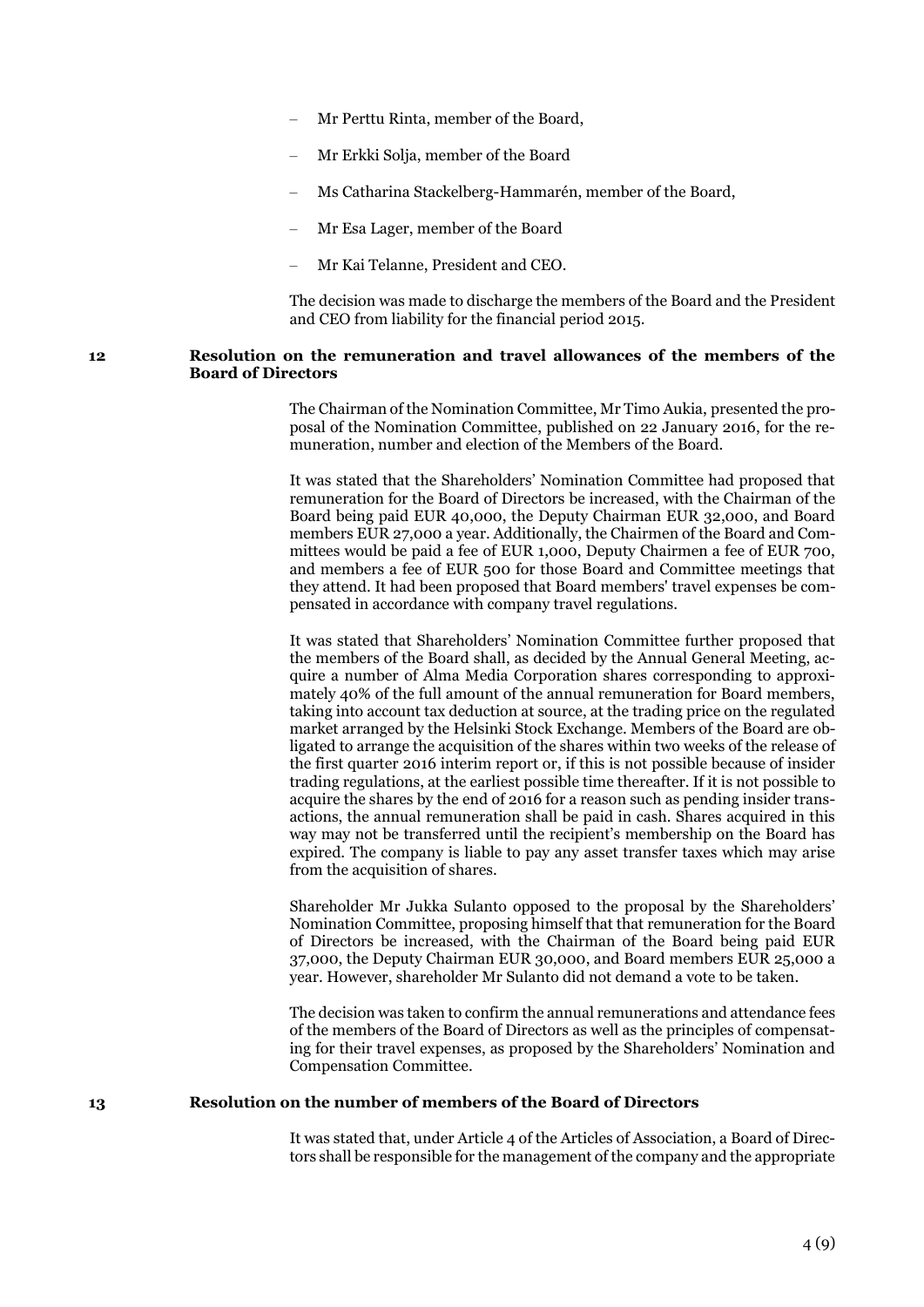organisation of its operations. The Board of Directors shall comprise no less than three (3) and no more than nine (9) members.

It was stated that the present number of Board members is seven (7).

It was stated that the Shareholders' Nomination Committee had proposed that the number of Board members be confirmed as seven (7).

The decision was taken to confirm the number of Board members as seven (7) as proposed by the Shareholders' Nomination Committee.

#### **14 Election of the members of the Board of Directors**

It was stated that, under Article 4 of the Articles of Association, the term of office of a member of the Board of Directors shall be one (1) year. The term of office of the Board shall terminate at the close of the next Annual General Meeting.

The Shareholders' Nomination Committee had proposed that the present members of the Board, Mr Niklas Herlin, Mr Esa Lager, Mr Petri Niemisvirta, Ms Catharina Stackelberg-Hammarén and Mr Harri Suutari, be elected for the next term of office, which will continue until the end of the next Annual General Meeting, and that Mr Matti Korkiatupa, Managing Director of Ilkka-Yhtymä Oyj, and ms Mitti Storckovius, Head of Business Analytics in Devices Marketing at Microsoft, be elected as new Board members for the same term of office.

It was stated that all proposed members of the Board had given their consent for the office.

It was stated that shareholders representing more than half of Alma Media shares and voting rights had notified that they support the Nomination Committee's proposal.

The decision was made, as proposed by the Shareholders' Nomination Committee, to elect Mr Niklas Herlin, Mr Esa Lager, Mr Petri Niemisvirta, Ms Catharina Stackelberg-Hammarén, Mr Harri Suutari, Mr Matti Korkiatupa and Ms Mitti Storckovius as members of the Board for the term set out in the Articles of Association, ending at the close of the Annual General Meeting following the election.

### **15 Resolution on the remuneration of the auditor**

It was stated that the Board of Directors had, in accordance with the recommendation by the Audit Committee, proposed that the auditors be compensated according to their invoice approved by the company.

It was recorded that Mr Mikko Massinen of the Helsinki branch of Skandinaviska Enskilda Banken AB (publ) stood as proxy for two (2) shareholders with 13,038 shares and votes who had announced their opposition to the proposal on this matter (Appendix 4). It was recorded that Ms Anu Ryynänen of Nordea Bank Finland Plc stood as proxy for one (1) shareholder with 1,948 shares and votes who had announced their opposition to the proposal on the matter (Appendix 5).

The decision was taken that the auditor be compensated according to their invoice approved by the company, as proposed by the Board of Directors.

### **16 Election of the auditor**

It was stated that, under Article 7 of the Articles of Association, the company shall have at least one (1) auditor, who shall have one (1) deputy, for the purpose of auditing the company's accounts and administration. An auditing firm can also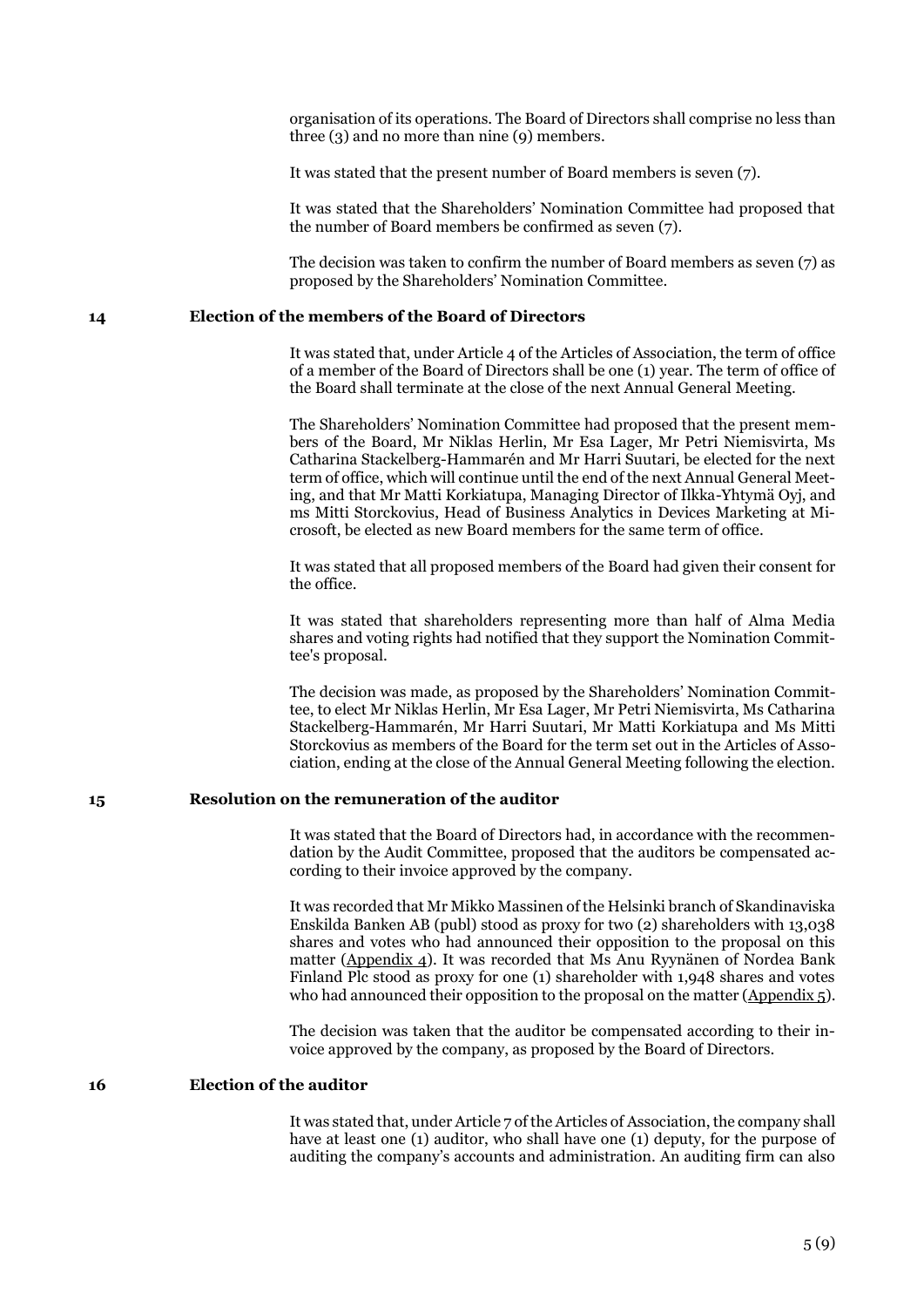be appointed auditor. If an auditing firm approved by Finland Chamber of Commerce is appointed auditor, no deputy is required.

It was stated that, under Article 7 of the Articles of Association, the term of office of the auditors is the financial year and their duties shall cease at the close of the following Annual General Meeting.

It was stated that the auditing firm PricewaterhouseCoopers Oy, with Mr Markku Launis, APA, as the principal auditor, had acted as the company's auditors.

The decision was made to elect the auditing firm PricewaterhouseCoopers Oy as auditor for the financial period 2016 as the previous auditors' term closes at the end of the Annual General Meeting, as proposed by the Board of Directors. It was recorded that the auditing firm PricewaterhouseCoopers Oy had declared that Mr Markku Launis, APA, would serve as the principal auditor.

### **17 Authorisation to the Board of Directors to repurchase own shares**

It was stated that the Board of Directors had proposed that the General Meeting authorise the Board of Directors to decide on the repurchase of own shares as follows:

The Board of Directors proposes that the Annual General Meeting authorise the Board of Directors to decide on the repurchase of a maximum of 824,000 shares in one or more lots. The proposed maximum authorised quantity represents approximately one (1) per cent of the company's entire share capital. The shares shall be acquired using the company's non-restricted shareholders' equity through trading in a regulated market arranged by NASDAQ OMX Helsinki and in accordance with its rules and instructions, which is why the acquisition is directed, that is, the shares are purchased otherwise than in proportion to shareholders' current holdings.

The price paid for the shares shall be based on the price of the company share in the regulated market, so that the minimum price of purchased shares is the lowest market price of the share quoted in the regulated market during the term of validity of the authorisation and the maximum price, correspondingly, the highest market price quoted in the regulated market during the term of validity of the authorisation. Shares may be purchased for the purpose of improving the company's capital structure, financing or carrying out corporate acquisitions or other arrangements, implementing incentive schemes for the management or key employees, or to be otherwise transferred or cancelled.

It is proposed that the authorisation be valid until the following Annual General Meeting, but nonetheless no longer than until 30 June 2017.

The decision was made to authorise the Board of Directors to decide on the repurchase of no more than 824,000 own shares in one or more parts as proposed by the Board of Directors. The authorisation is valid until the following ordinary Annual General Meeting, but no longer than until 30 June 2017.

### **18 Authorisation to the Board of Directors to decide on the transfer of own shares**

It was stated that the Board of Directors had proposed that the General Meeting authorise the Board of Directors to decide on the transfer of own shares as follows:

The Board of Directors proposes that the Annual General Meeting authorise it to decide on a share issue by transferring shares in possession of the company. A maximum of 824,000 shares may be issued on the basis of the authorisation. The proposed maximum authorised quantity represents approximately one (1) per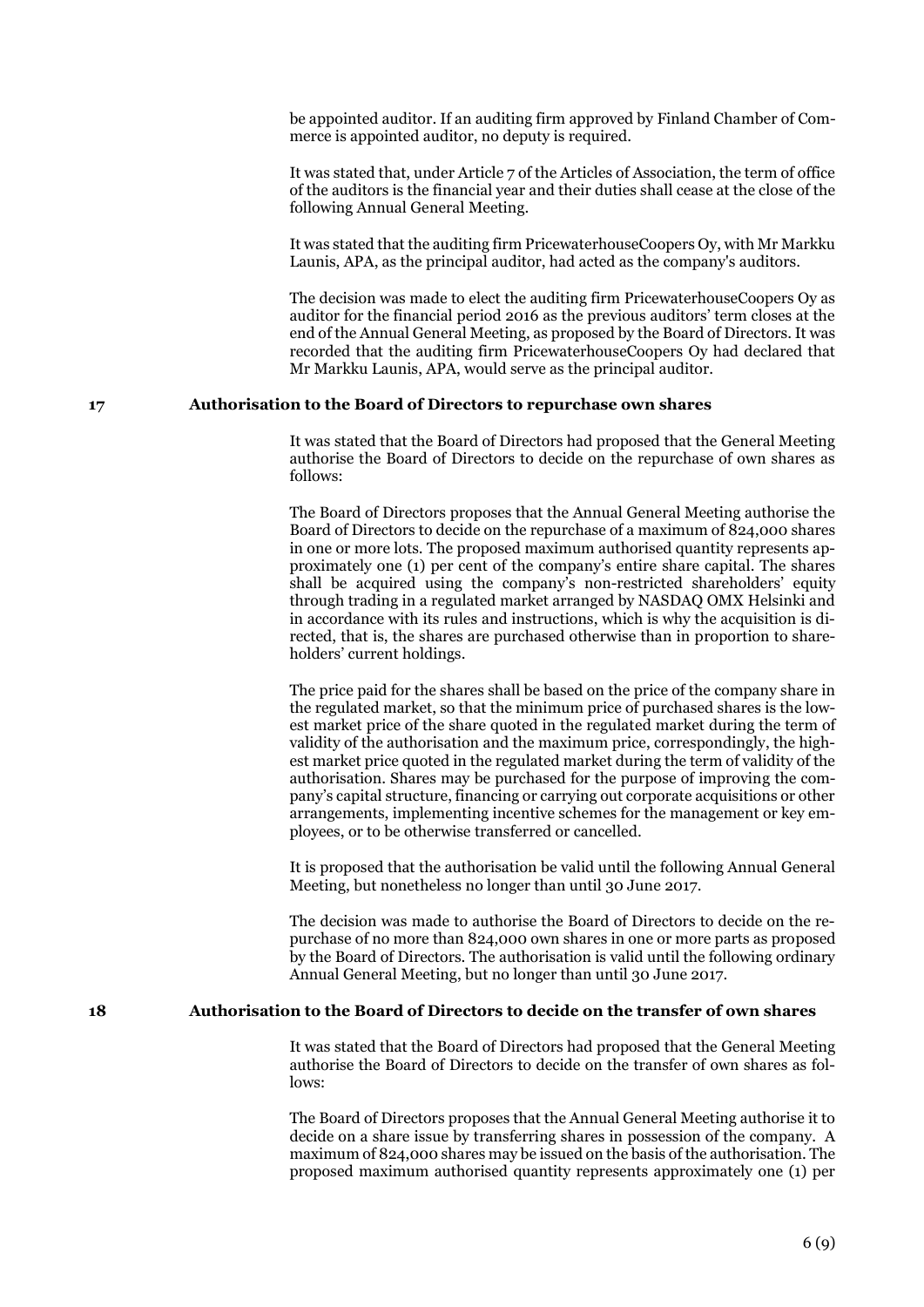cent of the company's entire share capital. The authorisation entitles the Board to decide on a directed share issue, which entails deviating from the pre-emption rights of shareholders. The Board can use the authorisation in one or more parts. The Board of Directors may use the authorisation to implement incentive programmes for the management or key employees of the company.

It had been proposed that the authorisation be valid until the following Annual General Meeting; however, no longer than until 30 June 2016. This authorisation overrides the share issue authorisation granted at the Annual General Meeting of 17 March 2015.

The decision was made to authorise the Board of Directors to decide on the transfer of no more than 824,000 own shares, as proposed by the Board of Directors. The authorisation is valid until the following ordinary Annual General Meeting, but no longer than until 30 June 2017. This authorisation overrides the share issue authorisation granted at the Annual General Meeting of 17 March 2015.

### **19 Authorisation to the Board of Directors to decide on a share issue**

It was stated that the Board of Directors had proposed that it be authorised to decide on an issue of shares as follows:

The Board of Directors proposes that the Annual General Meeting authorise the Board to decide on a share issue. The authorisation would entitle the Board to issue a maximum of 16,500,000 shares. The proposed maximum amount of shares corresponds to approximately 20 per cent of the total number of shares in the company. The share issue may be implemented by issuing new shares or transferring shares now in possession of the company. The authorisation entitles the Board to decide on a directed share issue, which entails deviating from the pre-emption rights of shareholders. The Board can use the authorisation in one or more parts.

The Board may use the authorisation for developing the capital structure of the company, widening the ownership base, financing or realising acquisitions or other arrangements, or for other purposes decided on by the Board. The authorisation may not, however, be used to implement incentive programmes for the management or key employees of the company.

It is proposed that the authorisation be valid until the following Annual General Meeting, but no longer than until 30 June 2017. This authorisation overrides the share issue authorisation granted at the Annual General Meeting of 17 March 2015, but not the share issue authorisation proposed above in section 18.

Shareholder Mr Jukka Sulanto opposed to the Board of Directors' proposal and proposed that the maximum authorised amount should constitute no more than 8,000,000 shares. Shareholder Mr Mauri Pöyhönen seconded shareholder Mr Sulato's proposal. Shareholders did not demand a vote to be taken on the issue.

The decision was made to authorise the Board of Directors to decide on the transfer of 16,500,000 shares as proposed by the Board of Directors. The authorisation is valid until the following ordinary Annual General Meeting, but no longer than until 30 June 2017. The authorisation does not override the authorisation decided on in Section 18 above.

# **20 Charitable donations**

It was stated that the Board of Directors had proposed that it be authorised to decide on donations to a charitable purpose as follows: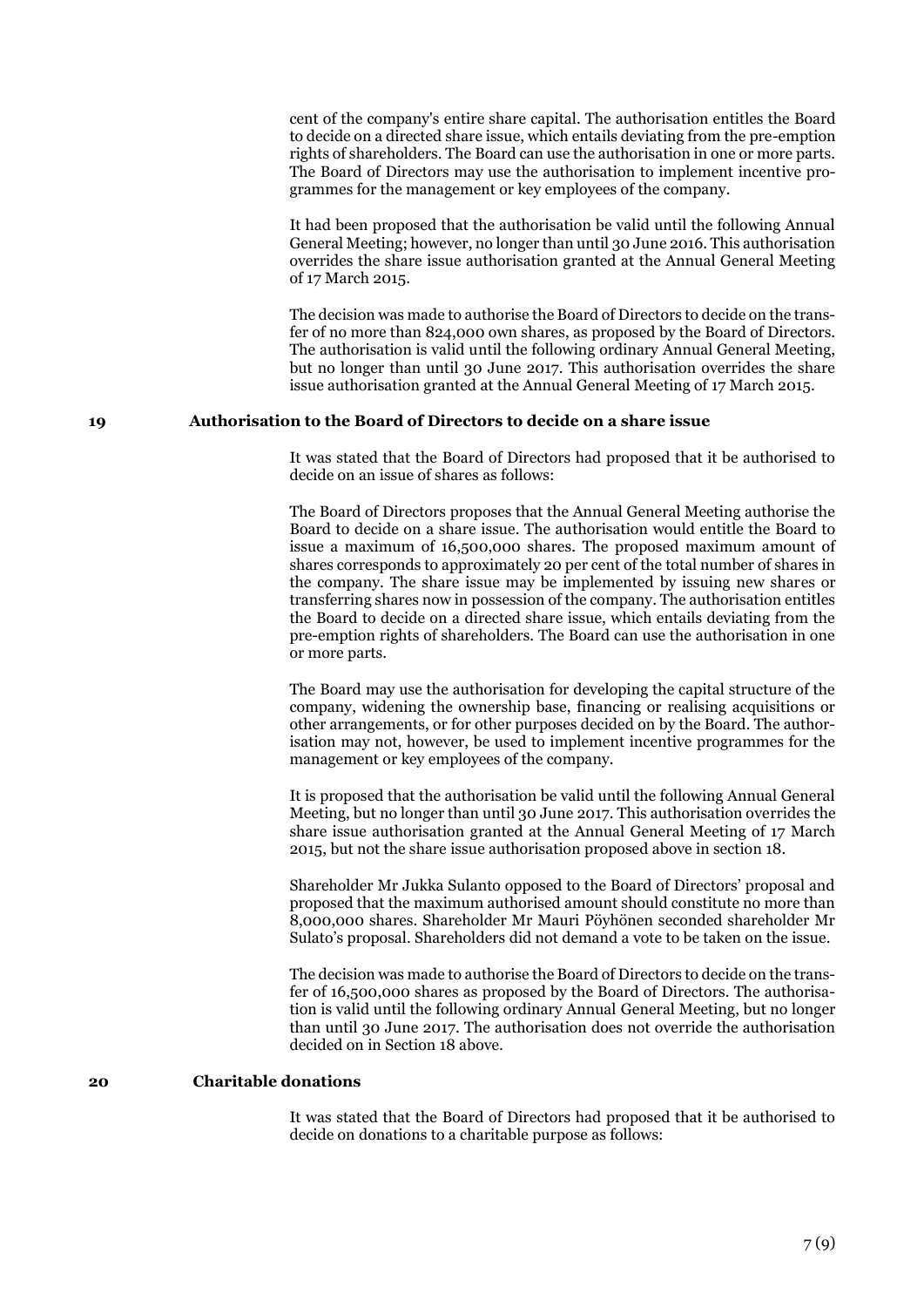The Board of Directors proposes that the Annual General Meeting authorise it to decide on donations amounting to no more than EUR 50,0000 to universities in 2016–2017, with the more detailed conditions of the donations to be decided by the Board of Directors.

It was decided that the Board of Directors be authorised to decide on donations amounting to no more than EUR 50,000 to universities in 2016–2017, with the more detailed conditions of the donations to be decided by the Board of Directors.

### **21 Shareholder Mr Pasi Asikainen's proposal for an issue to be resolved at the Annual General Meeting**

Alma Media Corporation's shareholder Mr Pasi Asikainen has made a proposal to the Board of Directors of the company on 6 January 2016 to be resolved at the Annual General Meeting 2016.

The shareholder has requested the Annual General Meeting to consider and make a decision on moving the company's domicile to Tampere.

It was recorded that Mr Mikko Massinen of the Helsinki branch of Skandinaviska Enskilda Banken AB (publ) stood as proxy for six (6) shareholders with 229,597 shares and votes who had announced their opposition to the proposal on this matter (Appendix 4). It was recorded that Ms Anu Ryynänen of Nordea Bank Finland Plc stood as proxy for five (5) shareholders with 11,909 shares and votes who had announced their opposition to the proposal on the matter ( $\Delta$ ppendix 5).

It was stated that Mr Pasi Asikainen was not in attendance and that none of the attending shareholders had proposed moving the company's registered office to Tampere. The Chairman declared that the discussion of the matter had, therefore, completed.

# **22 Closing of the meeting**

The Chairman stated that all matters on the notice on the Annual General Meeting had been duly addressed.

The Chairman stated that the minutes of the meeting would be available to shareholders on the company's website no later than two weeks from the meeting, on 31 March 2016.

The Chairman thanked the participants of the meeting and declared the meeting closed.

\_\_\_\_\_\_\_\_\_\_\_\_\_\_\_\_\_\_\_\_\_\_ \_\_\_\_\_\_\_\_\_\_\_\_\_\_\_\_\_\_\_\_\_\_\_\_

Witnessed by

Mika Ilveskero Chairman

Mikko Korttila Secretary

The minutes examined and approved